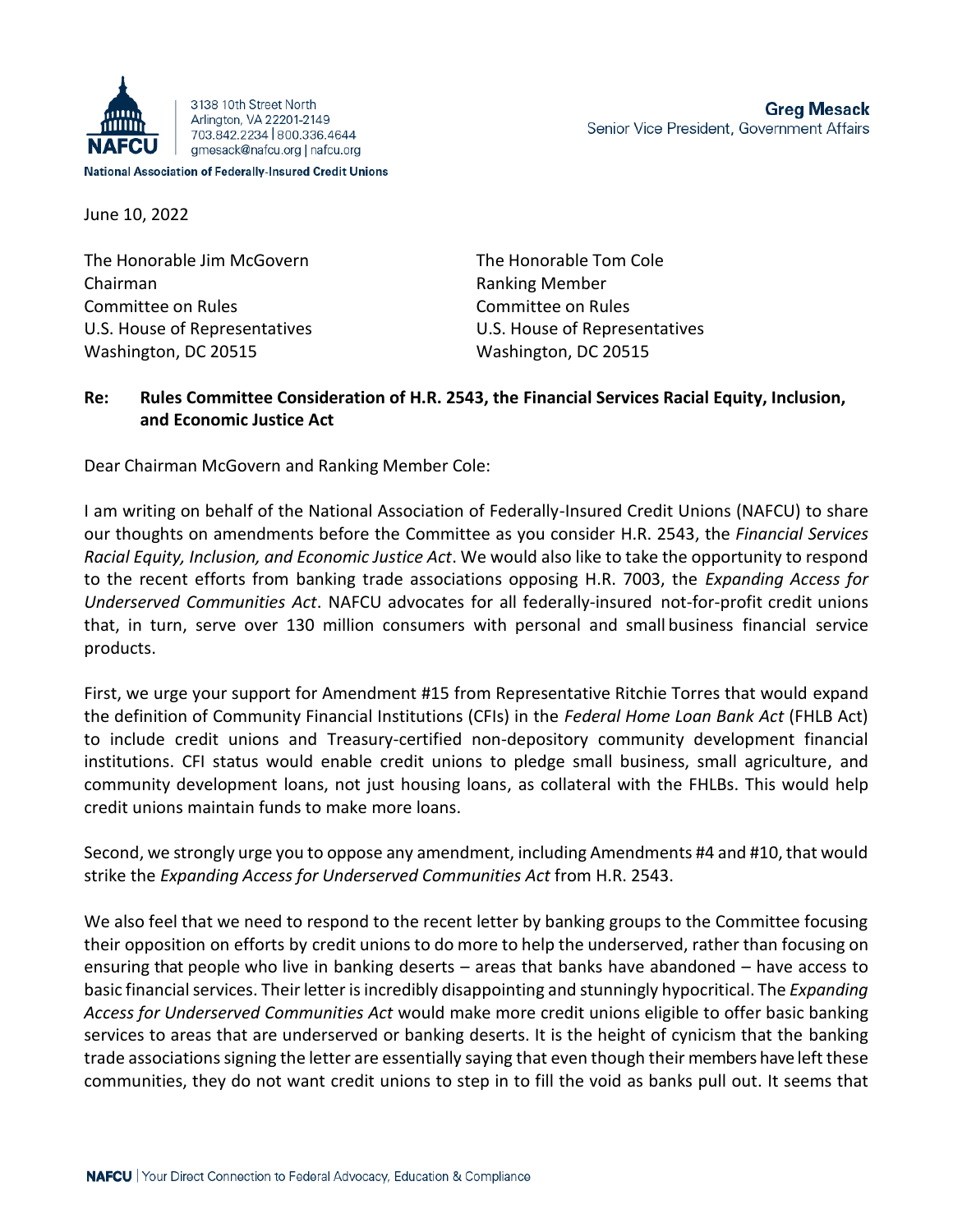The Honorable Jim McGovern The Honorable Tom Cole June 10, 2022 Page 2 of 4

they would rather underserved communities have no financial institutions than have a credit union to serve them.

Meanwhile, credit unions have continued to provide financial services to rural and underserved areas, before, during, and as we emerge from the pandemic. As large and community banks have been shutting down branches and moving out of these areas (a trend that *accelerated* during the pandemic), credit unions have been stepping up and expanding their presence in these communitiesthat need their guidance most. In 2019, the Federal Reserve published a study detailing the dramatic decline in bank branches in rural areas. The study showed that 7 percent of rural bank branches were closed between the years 2012 and 2017, and that number grew to 11 percent through 2019. Losses are not only concentrated among large banks, which shuttered 19 percent of their total rural branches, but also among community banks, which lost 5 percent. Credit unions, on the other hand, were the only financial institution type to add branches in both rural and underserved areas, demonstrating credit unions' commitment to serving underserved communities.

Even more staggering is that according to an independent National Community Reinvestment Coalition (NCRC) study, banks have closed more than 4,000 branches since March 2020. **This is a pace of over 200 bank branch closures a month over the last two years of the pandemic.** Recent data from the Consumer Financial Protection Bureau indicates that rural communities are experiencing a fast-paced exodus of inperson banking services, with rural communities 10 times more likely than urban communities to be located in banking deserts.

As the chart below shows, the number of bank branches in rural and underserved areas has declined by 10.8 percent since 2012, while the number of credit union branches has grown by 2.4 percent.



While the banking trades might say that credit unions already have the ability to add underserved areas to their fields of membership, they do not mention that not all have that ability, as only multiple common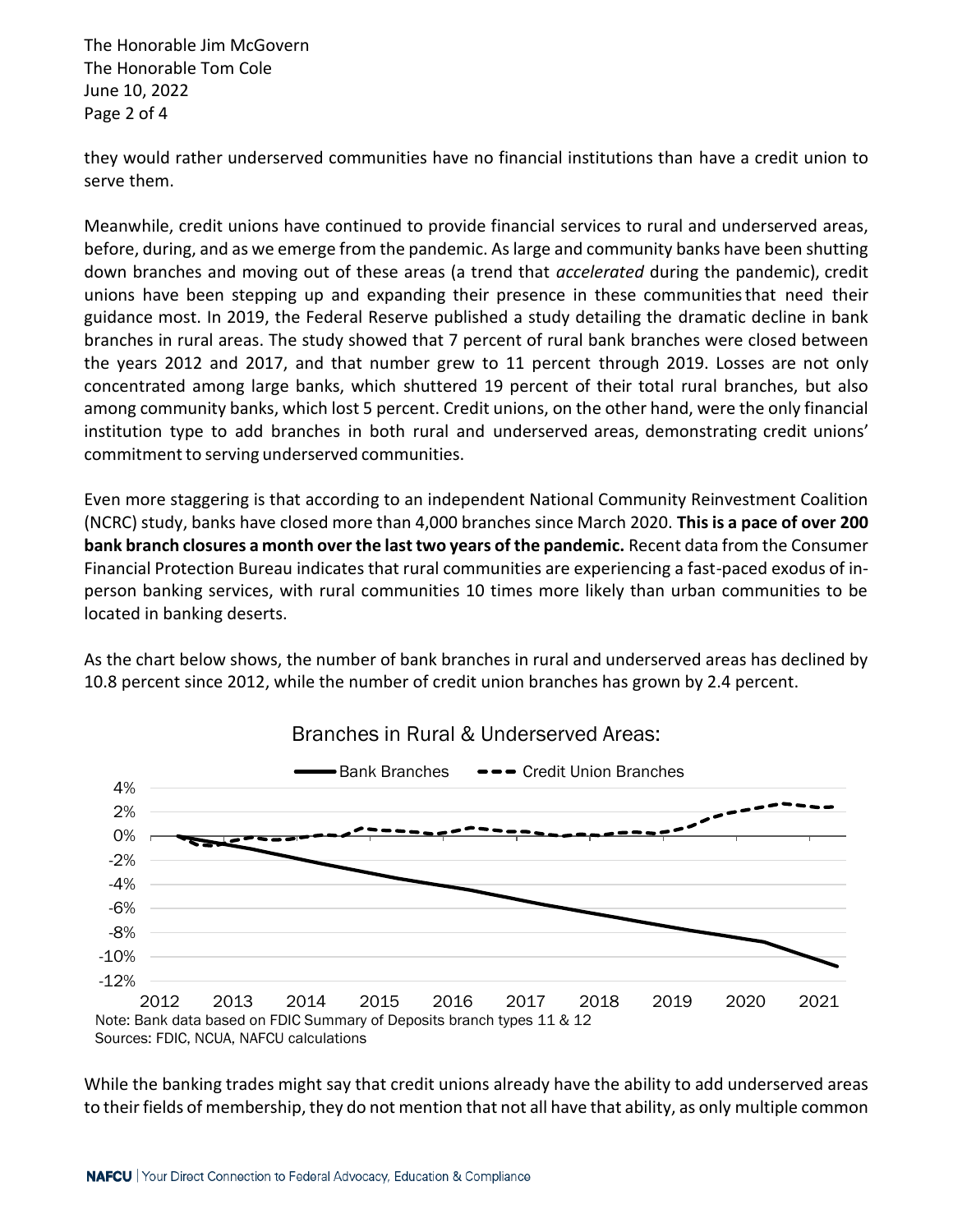The Honorable Jim McGovern The Honorable Tom Cole June 10, 2022 Page 3 of 4

bond credit unions can add underserved areas. Many credit unions want to do more to help underserved areas as banks abandon them and passing the *Expanding Accessfor Underserved Communities Act* would be a commonsense first step.

Banking trades are also keen to attack credit unions seeking relief from the arbitrary member business loan (MBL) cap, however, they gloss over the underlying cause for seeking relief. The MBL cap serves as a disincentive for many credit unions to focus on small business programs, as successful small business efforts could reach the cap and run into limitations. The hypocritical nature of banks turning their backs on small businesses while opposing legislation that would allow credit unions to serve them is baffling, yet unsurprising.

Perhaps the reason banks are attacking credit union small business lending is to mask the fact that one of the most devastating side effects of banks abandoning rural and underserved communities with branch closures is the noticeable decline in small business lending and the resulting reduction in economic activity. Two recent studies noted that when bank branches close in communities there is a noticeable and relevant decline in small business lending. One study determined that losing bank branches results in "a persistent decline in local small business lending," and a 2 percentage point reduction in employment growth rates.<sup>1</sup> Another study found that bank branch closure can result in a decline in small business lending in underserved neighborhoods for up to three years.<sup>2</sup> According to the previously mentioned CFPB study, in rural areas 42 percent of people are employed by small businesses, a much higher proportion than urban areas with 28 percent.

Credit unions want to enter banking deserts to help prevent these negative impacts, but bankers would rather let communities suffer negative economic consequences like reduced small business lending and depressed employment growth than allow credit unions to fill the void they created. Thisselfish attitude is disappointing, and to the detriment of the very people they claim to serve.

Finally, it is disappointing that the bankers continue to reiterate their tired call for credit unions to be subjectto the *Community Reinvestment Act*(CRA)while advocating forreducing CRAburdens on banks. The banking groups seem to forget that credit unions were not included under the CRA because they did not engage in the abhorrent, illegal, and discriminatory activities that their member banks did. Credit unions are inherently invested in their communities, uniquely operating with a not-for-profit cooperative structure and a common bond membership. Credit unions embrace the critical role they play in providing important financial services to underserved individuals. By law, credit unions can only take depositsfrom and make loans to their membership, which ultimately ensures that deposits are reinvested for the benefit of all members. As many in Congress have wisely noted, if all financial institutions acted like credit unions, there would be no need for the CRA. Perhaps the banking groups should take notice.

<sup>1</sup> Hoai-Luu Q. Nguyen. "Are Credit Markets Still Local? Evidence from Bank Branch Closings." American Economic Journal:

Applied Economics. VOL. 11, NO. 1, JAN. 2019 https://www.aeaweb.org/articles?id=10.1257/app.20170543.

<sup>&</sup>lt;sup>2</sup> Maude Toussaint-Comeau, Yi David Wang, and Robin Newberger. "Impact of Bank Closings on Credit Extension to Businesses in Low-Income and Minority Neighborhoods." The Review of Black Political Economy. Nov. 2019 https://journals.sagepub.com/doi/full/10.1177/0034644619885343.